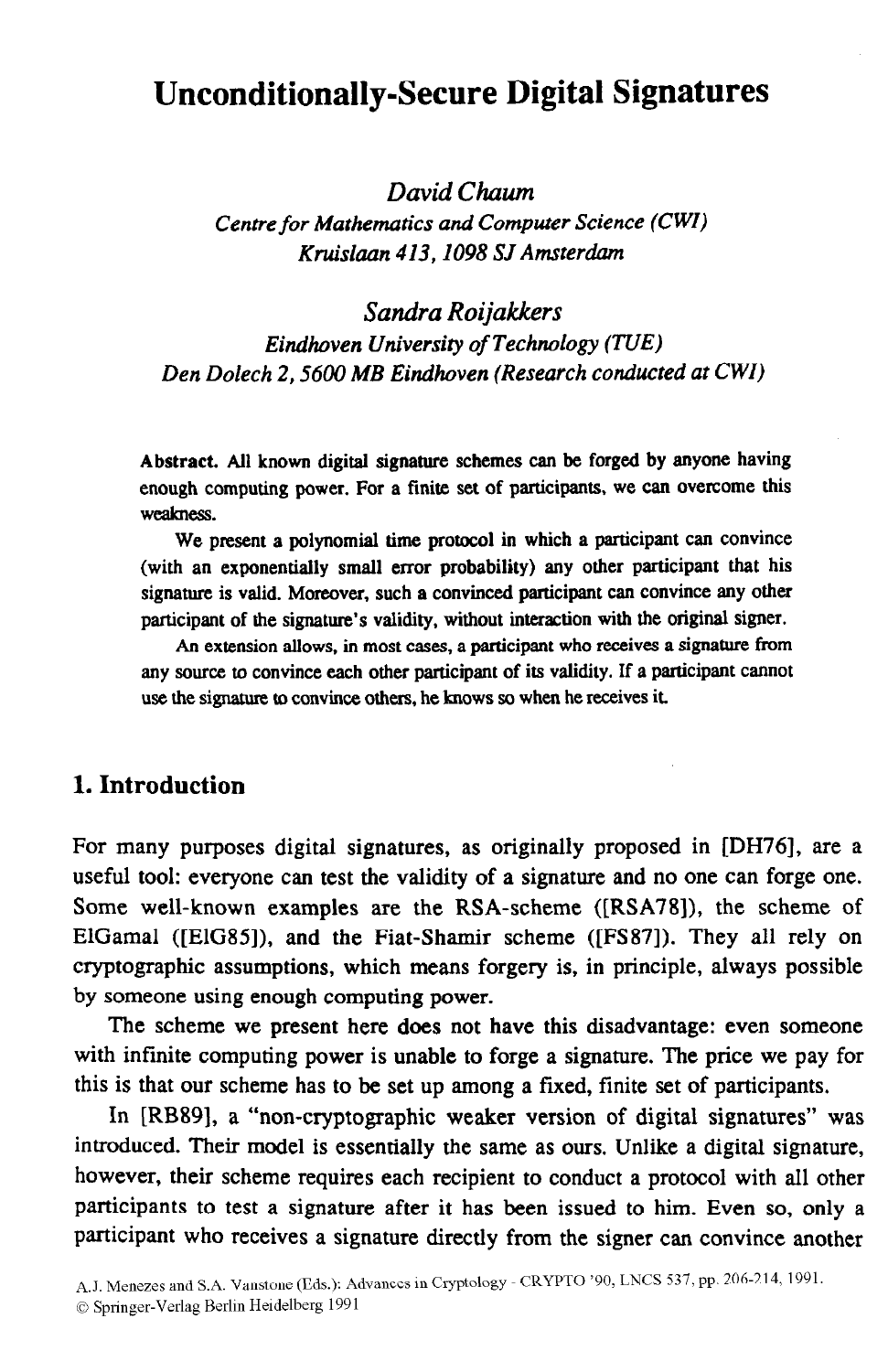participant. In contrast, our result is a true signature scheme: a signature is a collection of bits which can be verified independently by any recipient and successively transferred to other participants who can do the same (a related work based on cryptographic assumptions is described in **[BPWgO]).** 

In establishing the public key in our scheme, the signer receives messages from the other participants by an untraceable sending protocol, like that introduced as "the Dining Cryptographers Problem" ([Cha88]). The signature will contain some of the values that were received. The essential observation is that since the signer does not know who sent what, he will be unable (except with very small probability) to give a signature that one participant will accept that will not similarly be accepted by any participant.

Section 2 describes the model and the assumptions we make, and gives a precise definition of our aim. In Section 3, a known untraceable sending scheme is introduced. Here we also explain how to make it impossible for a disruptive participant to change (one **of)** the numbers sent by someone else without being caught. Section **4** explains the basic protocol, and shows that it achieves the desired result. In Section *5,* we extend the protocol such that a first receiver can convince a second receiver, and that each participant who receives the signature later on knows *a priori* if he can convince a next receiver. In the last section some final **remarks** will be made.

### **2. Setting and Objectives**

In the first subsection we give the setting we work in; in the second subsection the objectives are given.

#### **2.1. Model and Assumptions**

We assume that the "world" consists of a finite set *P* of *n* participants  ${P_1, P_2, ..., P_n}.$ 

We assume the following means of communication **between** participants:

1. *an authenticated broadcast channel.* This enables each participant to send the same message to all other participants, identifies the sender, and is completely reliable. In particular, if any participant receives a message via the broadcast channel, all other participants will receive the same message at the same time.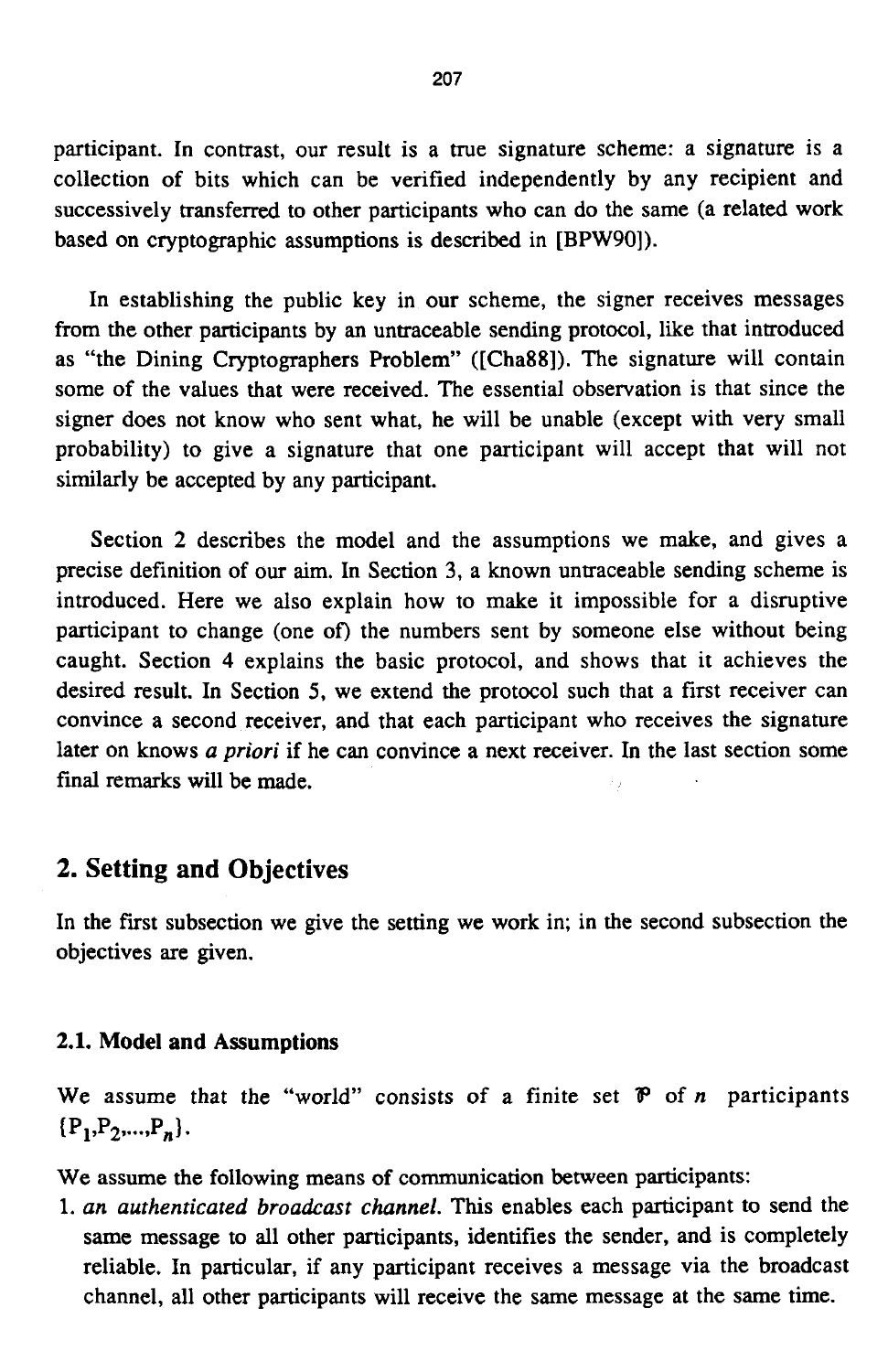*2. a private, authenticated channel between each pair of participants.* Such a channel cannot be read or tampered with by other participants, and each of the communicants is absolutely sure of the identity of the other.

#### **2.2.** *0* **bjectives**

We want a participant **S** to be able to send a bit *b* to a participant R such that the following conditions hold:

1. only R receives *6.* 

- 2. R can prevent S from convincing other participants that he sent  $b\oplus 1$ .
- 3. R can convince any participant that he got *b* from *S.*
- 4. R cannot convince any participant that he got  $b \oplus 1$  from S.

Our aim is to obtain the **four** conditions, using a protocol that is polynomial time in a security parameter *m,* but with an error probability that is exponentially small in *m,* and we do not require any limitations on the computing power available to each participant.

Notice that in models which rely on cryptographic assumptions there is a difference between cheating that can **be** done offline at home, without risk of detection, and cheating which involves a substantial probability of being detected. Since we have no such assumptions, in **our** model there is no difference between the two.

### **3. Background**

We make use of an Untraceable Sending protocol as introduced by [Cha88] and further elaborated by [BB89] and [Pfi89].

This protocol allows participants to send messages (elements of the abelian group  $(\mathbb{Z}_n, +)$ ) to a fixed participant S, such that S does not know who sent which message.

The protocol relies on the use of keys. **A** key is a random group element, known by two participants. One of them uses the key, the other the negative (modulo *v)* of the key ([BB89], Ipfi891).

Every participant, except **S,** broadcasts the sum (mod *v)* of his message and all keys he shares. Only one participant, who is allowed to send, has a message unequal to 0. Now S computes the sum (mod  $v$ ) of all sums broadcasted and his own sum. This equals the message, because all keys add up to 0.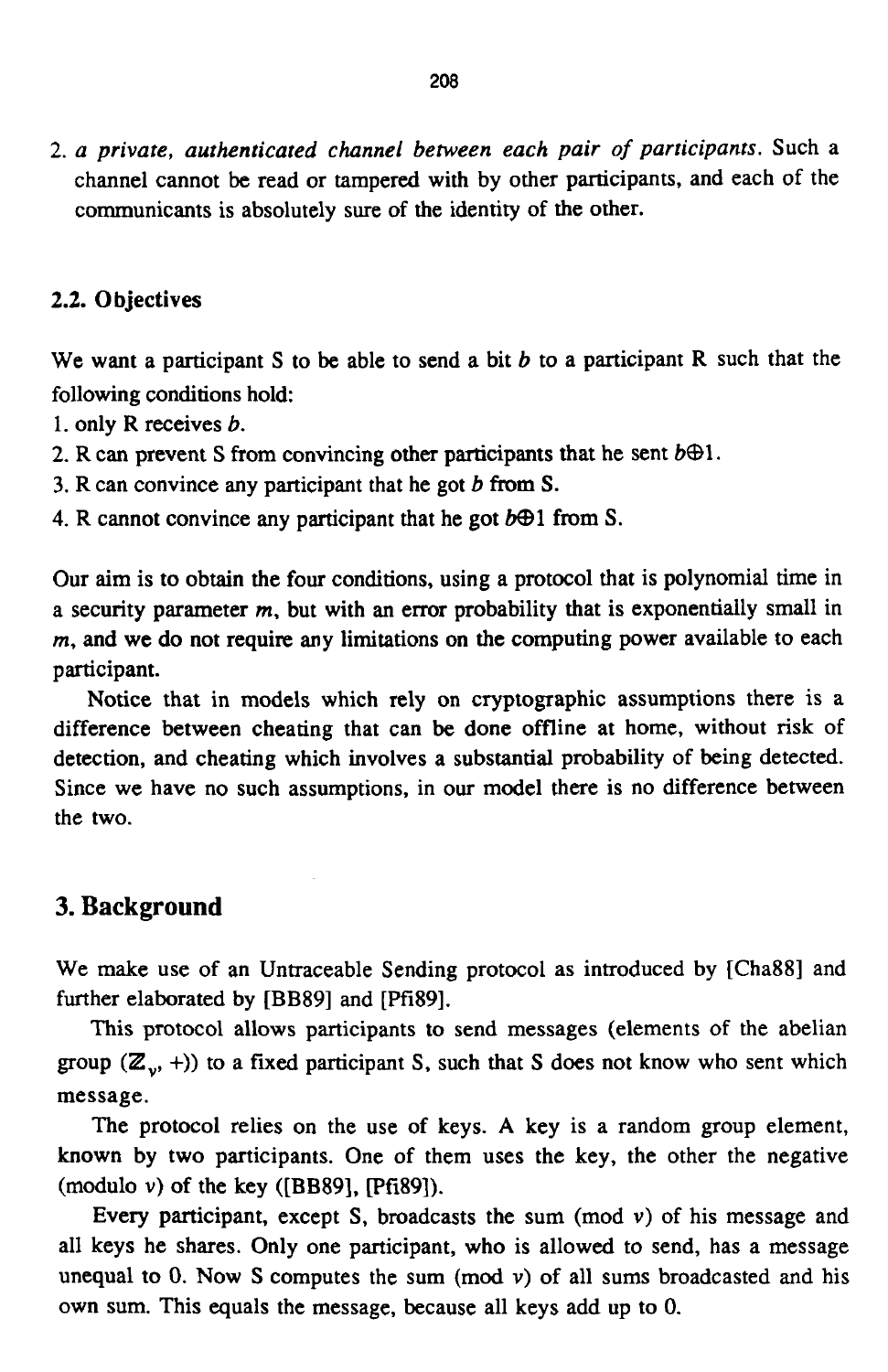It is not necessary that each pair of participants shares a key; even if a particular participant shares only one key that another participant does not know, that participant cannot compute the first participant's message. Let the participants share keys according to a trust graph T on the participants: if  $(P_i, P_j)$ is an edge in  $T$ ,  $P_i$  and  $P_j$  trust each other, and they share a key.

We start with a completely connected graph T. If **a** particular round is disrupted (how to detect this will follow from Section **4).** this round is entirely opened (i.e. all secret messages and keys are broadcasted), resulting in disagreement about a key or in detection of a participant who disrupted. In the first case, the corresponding edge in *T* is removed; in the second the corresponding vertex of  $T$  is removed.

Thus, opening a disrupted round always results in a reduction of T, and only vertices corresponding to disrupters and edges connected to at least one disrupter are removed.

# **4. Basic Protocol**

We want some participant  $S \in \mathcal{P}$  to send a random bit *b*, with his signature attached to it, to some participant  $R \in \mathcal{P}$ . To achieve this, all participants initially agree on a security parameter *m*, such that  $\frac{1}{2}m(0.65)^m$ , upper bounding the error probability, is sufficiently small, and they agree on a prime  $p$ ,  $2^m < p <$  $2^{m+1}$ .

First we need a *preparation phase* in which each of the **n-1** participants unequal to S sends untraceably *m* pairs of random numbers to S.

Round  $\mu$  of the preparation phase  $(1 \leq \mu \leq m)$  looks like:

step 1. The participants start with a subprotocol, called the *reservarion phase,* to determine the order in which they have to send their messages. This subprotocol is described in [Cha88].

If it is not successful, this can **be** due to collision or to disruption. In the first case the participants just start again with the reservation phase; in the second, *T* is reduced before doing so.

After a successful reservation, the only thing each participant unequal to **S**  knows is when he is allowed to send.

step 2. Each participant  $(\neq S)$  sends S untraceably and in the defined order a pair of numbers  $(N^0, N^1)$  chosen uniformly from  $\mathbb{Z}_p \times \mathbb{Z}_p$ , and their product  $C := N^0 \cdot N^1$  mod *p*. A disrupter can modify the pair by adding (modulo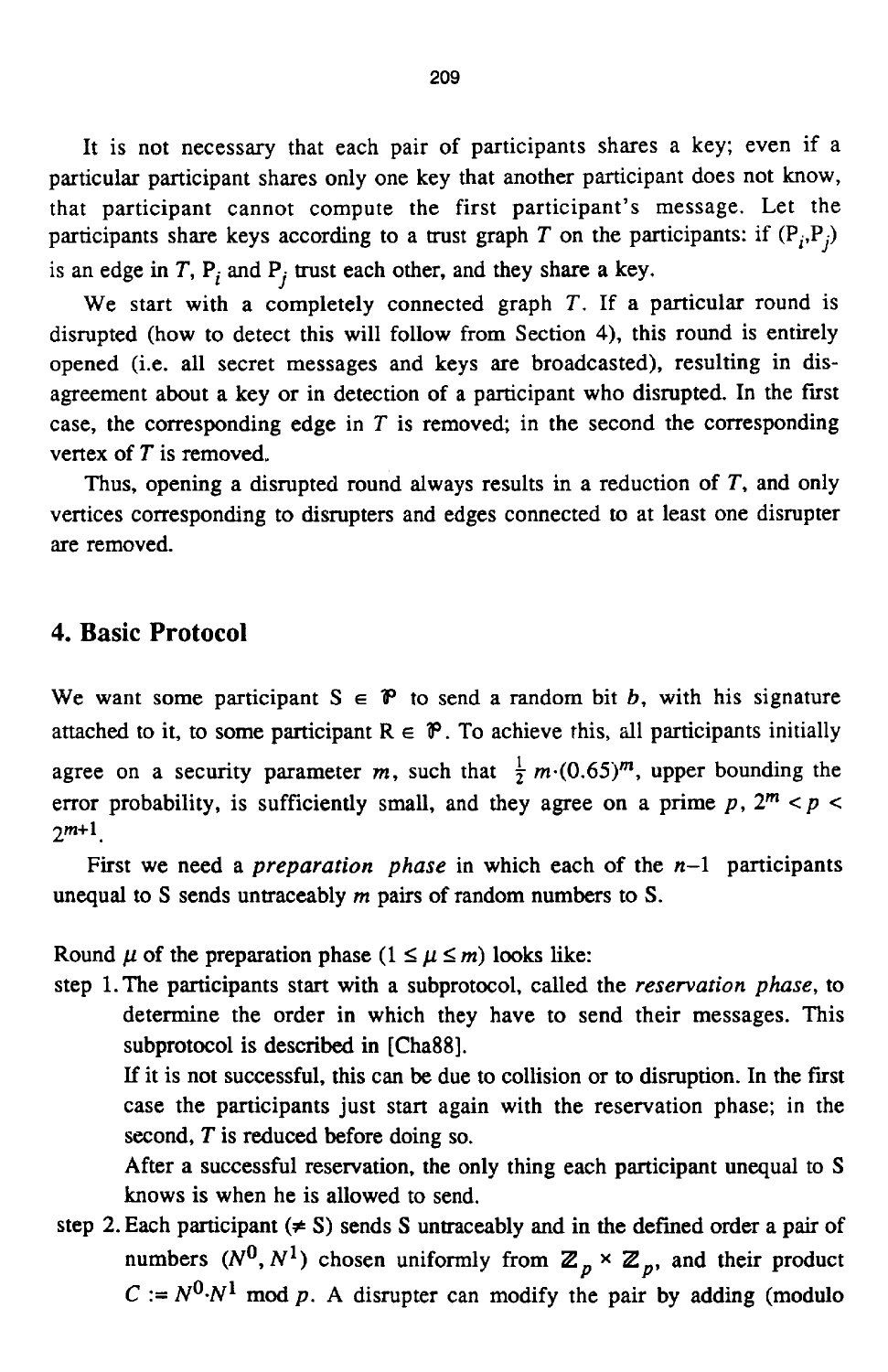**-c**  p) some non-zero pair to it, but since S only accepts pairs  $(\tilde{N}^0, \tilde{N}^1)$  for  $\tilde{N}^0$  and  $\tilde{N}^0$  and  $\tilde{N}^0$  and  $\tilde{N}^0$  and  $\tilde{N}^0$ which the received  $\tilde{C}$  equals the product modulo p of  $\tilde{N}^0$  and  $\tilde{N}^1$ , the probability that **S** accepts a modified pair is smaller than *2-m* (see below). If **S** does not accept a pair, this round is opened, *T* is reduced, and the participants start again with step 1.

After the preparation phase we can start with the *signing* phase:

S has obtained the  $(n-1) \times m$  matrix  $A: A_{ij} = (\tilde{N^0}_{ij}, \tilde{N^1}_{ij}, \tilde{C}_{ij})$  for  $1 \le i \le n-1, 1 \le j \le m$ . S only knows that each participant has sent him one entry of  $n-1$ ,  $1 \le j \le m$ . each column, while the participants distinct from **S** also know which entries of each column are theirs. *phase*:<br> $\widetilde{U}$   $\widetilde{V}$   $\widetilde{V}$   $\widetilde{V}$ 

**S** sends his bit *b* to R by sending him *b* and the  $(n-1) \times m$  matrix  $A^b$ :  $A^{b}{}_{ii} = \widetilde{N}^{b}{}_{ii}$ . R accepts this bit *b* if all the  $N^{b}$  he sent to *S* are correctly contained in this **matrix.** 

R can convince an other participant P that he got b from **S** by sending him *Ab.*  P accepts b from R (i.e. he is conviriced that R accepted b from **S)** if he sees at least half of his  $N^b$  correctly in this matrix. If the protocol would require P to see all his  $N^b$  correctly, it would be rather easy for a disruptive S to convince R, while R could not convince anyone else.

One can compute the following error probabilities:

**IFALA** (R has reason<br>  $= \mathbb{P}(\text{at least one }\Lambda)$ <br>  $\leq m \cdot \frac{1}{p-1}$ <br>  $\leq m \cdot 2^{-m}$ IP(R has reason to reject a bit b that a non-disrupt **S** sent him)  $\bullet$  $=$  **P**(at least one  $N^b$  of R is disrupted, but still accepted by S)

$$
\leq m \cdot \frac{1}{p-1}
$$
  

$$
\leq m \cdot 2^{-m}.
$$

Since in round  $\mu$  of the untraceable sending protocol S receives *n*-1  $\widetilde{N}^b$ , and sends a subset of them to R (after he received the whole set of  $m(n-1)$ )  $\widetilde{N}^b$ ), we find:

 $\mathbb{P}(\mathbb{R})$  has reason to accept a bit b, which a non-disrupt P does not accept from him)

 $=\sum_{k=0}^{\lfloor \frac{1}{2}m \rfloor} {m \choose k} \left( \mathbb{P}(\text{from a column of } A, S \text{ sends both } R \text{'s and P's } \tilde{N}^b \text{ to } R) \right)^k$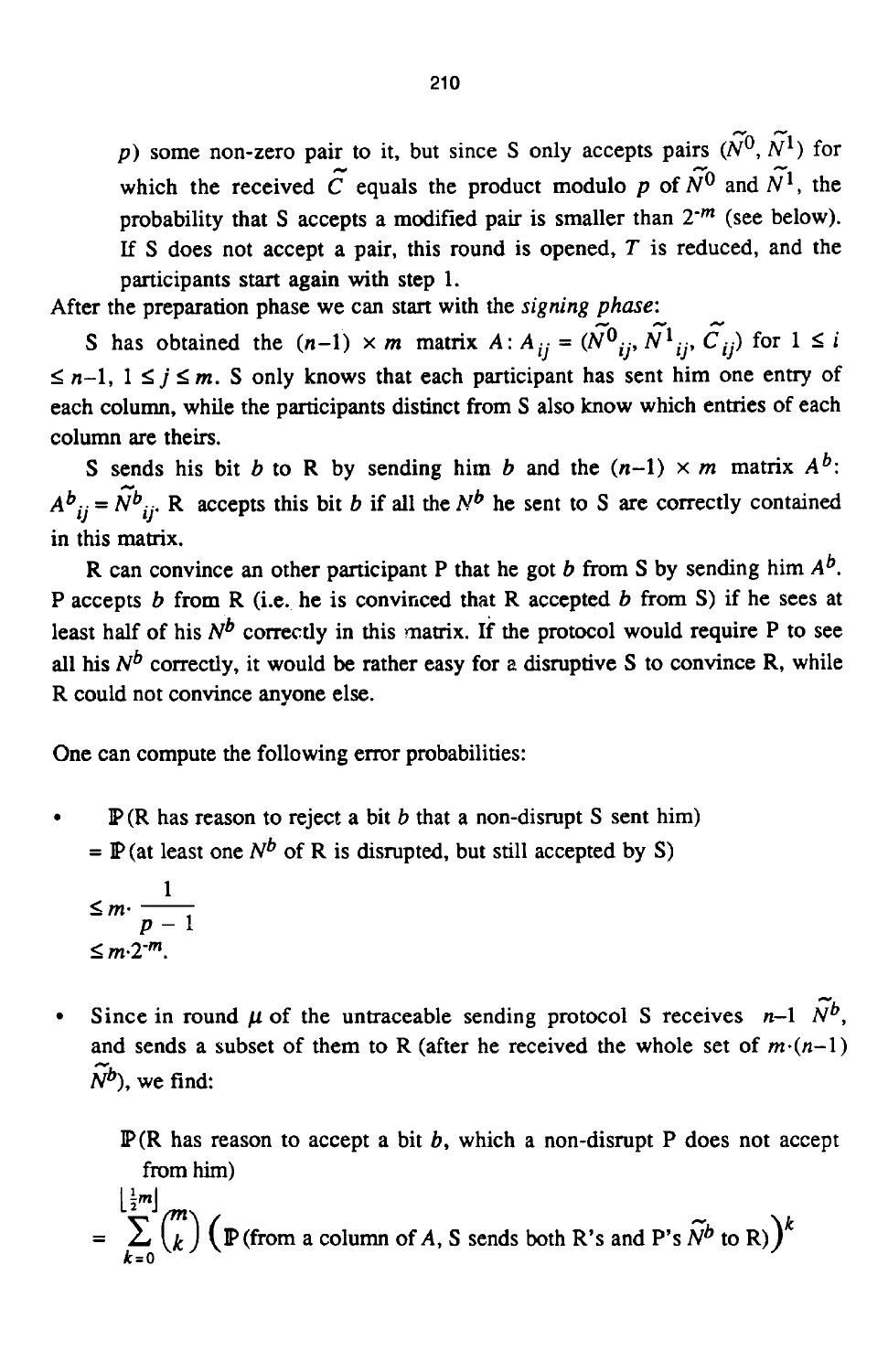$$
\left(\mathbb{P}(\text{from a column of } A, S \text{ sends } R's \tilde{N}^b \text{ to } R, \text{ but not } P's \tilde{N}^b)\right)^{m-k}
$$
\n
$$
< \sum_{k=1}^{\left\lfloor \frac{1}{2}m \right\rfloor} \left(\frac{m+k}{k}\right)^k \left(\frac{m+k}{2m}\right)^m \left(\frac{m}{2m}\right)^m
$$
\n
$$
< \frac{1}{2} m \left(\frac{3\sqrt{3}}{8}\right)^m.
$$

 $= \sum_{k=0}^{\left\lfloor \frac{1}{2}m\right\rfloor} {m \choose k} \left(\frac{p-1}{p}\right)^k \left(\frac{1}{p}\right)^{m-k}$  $<$   $\left(\frac{1}{n}\right)^{\frac{1}{2}m} \cdot \frac{1}{2} \cdot 2^m$  $<$  2<sup>-m</sup>.  $\mathbb{P}(\text{P has reason to accept } b \oplus 1 \text{ from (a disrupt) R, while R got } b \text{ from S})$ 

 $\begin{pmatrix} m \\ \left\lceil \frac{1}{2}m \right\rceil \end{pmatrix} \begin{pmatrix} 1 \\ \frac{1}{2}m \end{pmatrix}$  $< 2^{-m}$ . IP(P has reason to reject *6,* while both S and R were honest)

As a consequence, an upper bound on the error probability is  $\frac{1}{2} m \cdot (0.65)^m$ .

#### *5.* **Transferability**

In this section we will denote the first receiver R by  $R_1$  and the second receiver P by  $R_2$ .

At first glance,  $R_2$  can pass the signature to a third receiver  $R_3$ , just as  $R_1$ passed it to him. But the problem is that  $R_2$  does not know how many of  $R_3$ 's numbers in the matrix have been changed.

If only half of  $R_2$ 's numbers in the matrix were correct, of course an honest  $R_2$ does not want to guarantee that the same fraction (or more) of  $R_3$ 's numbers are correct. Therefore, each time the signature is passed, the number of correct entries required has to be reduced.

This scheme has two disadvantages; *m* has to be very large if there are a lot of (potential) receivers, and each receiver has to know his position in the chain.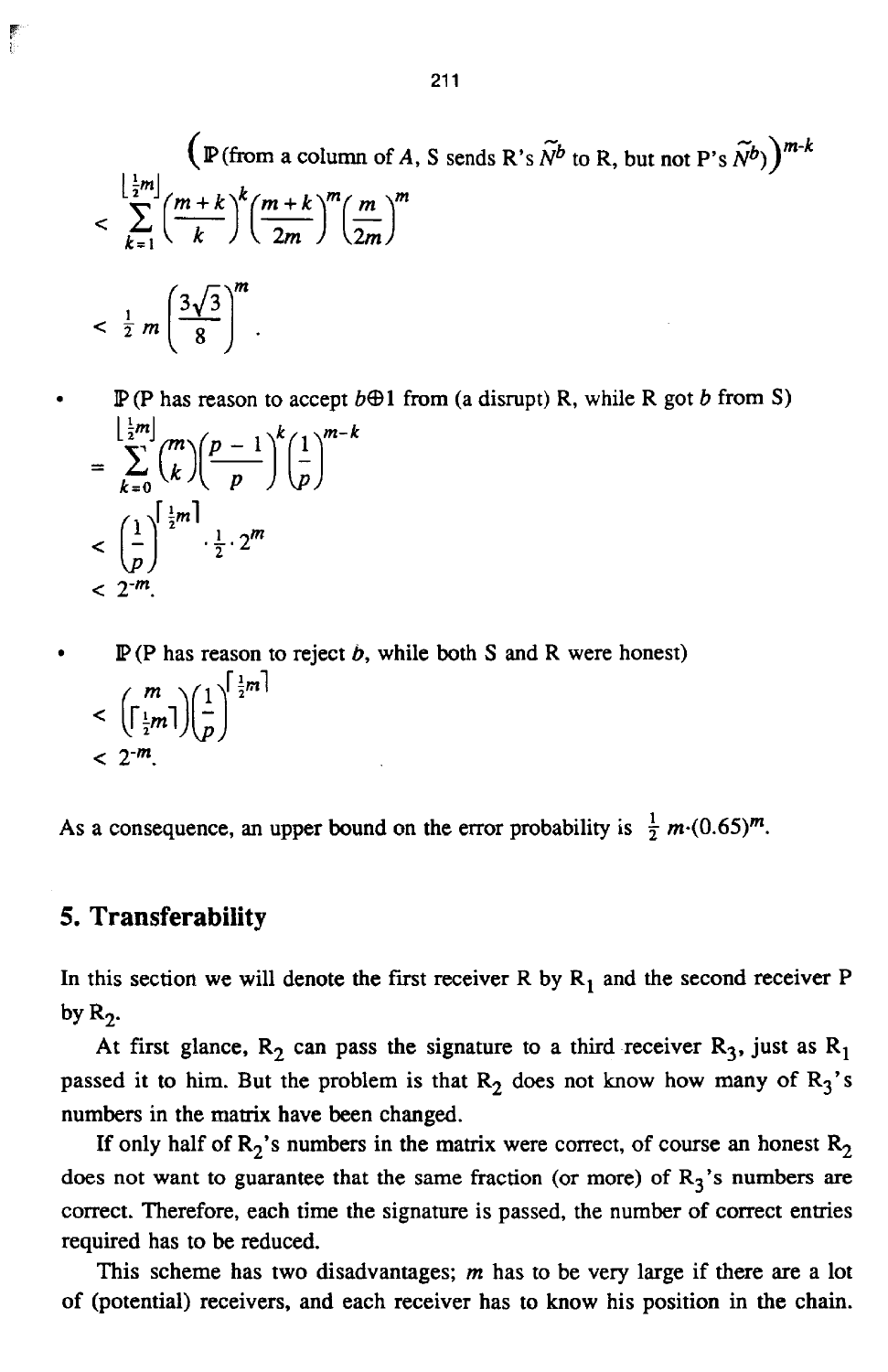Therefore we adapt the scheme such that a receiver cannot change any of the  $m \cdot (n-1)$   $\widetilde{N}^b$  without being caught by the receiver he passes the signature to.

In the preparation phase, instead of sending  $(N^0, N^1, C)$ , where  $C =$  $N^0 \cdot N^1$  mod p, each participant sends a set of four numbers  $(N^0, N^1, K, C)$ , where  $N^0$ ,  $N^1$  and *K* are chosen uniformly from  $\mathbb{Z}_p$ , and *C* is their product  $N^0 \cdot N^1 \cdot K$  mod p. S only accepts triples  $(\widetilde{N}^0, \widetilde{N}^1, \widetilde{K})$  for which the received  $\widetilde{C}$  is a statistic unclusion which the received  $\tilde{C}$  equals their product modulo  $p$ , thus the probability that he accepts a modified triple can easily be calculated to be smaller than  $2^{-m}$ .

*K* is a key that determines a hash function  $H_K$  from a universal class of hash functions that map arbitrary large inputs to numbers of  $\mathbb{Z}_p$ . Given *K*, each participant knows  $H_K$ .

When *S* has obtained the  $(n-1) \times m$  matrix  $A : A_{ij} = (\tilde{N}^0_{ij}, \tilde{N}^1_{ij}, \tilde{K}_{ij})$ *Cij),* the signing phase can start. To send a bit *b* to **R,,** S sends him *b* and the  $(n-1) \times m$  matrix  $A^b$ :  $A^b_{ij} = (\tilde{N}^b_{ij}, X_{ij})$ , where the checksums  $X_{ij}$  are defined .<br>ส. by the following funtion on ordered sets:

 $X_{ij} := H_{\widetilde{K}_{ij}}(\{\widetilde{N^b}_{kl} \mid 1 \leq k < n, \ 1 \leq l \leq m\} \ \cup \ \{X_{kl} \mid 1 \leq k < n, \ 1 \leq l < j\}) \ +$  $\widetilde{N}^{b\oplus 1}$  *i* mod p.

In words: the  $X_{ij}$  are output values of a hash function on all message numbers and all checksums of the previous columns. The random number  $N^{b\oplus 1}$  is added to make it impossible for a disruptive receiver who was not the sender of  $A_{ij}$  to  $A_{ij}$  and  $\tilde{X}$   $\tilde{X}$ calculate the key  $\widetilde{K}_{ij}$ . Thus a receiver who modifies one of the  $\widetilde{N}_{ij}^b$  is unable to change the checksums accordingly. Therefore, a receiver who finds at least one of his checksums correct, knows that all message numbers are **as S** sent them to the first receiver.  $\sim$ 

 $R_1$  checks that all the  $N^b$  he sent to S are correctly contained in  $A^b$ , and that all **his** checksums **are** correct. If something is wrong, **R,** knows **S** is a disrupter and he rejects the signature.

Each of the following receivers  $R_k$  ( $k \ge 2$ ) checks if at least half of the  $N^b$  he sent to *S* are correctly contained in  $A^b$ . If this is not the case,  $R_k$  rejects the signature and knows that  $R_{k-1}$  or S has been cheating. Otherwise  $R_k$  checks his checksums. If at least one of them is correct. he assumes that all random numbers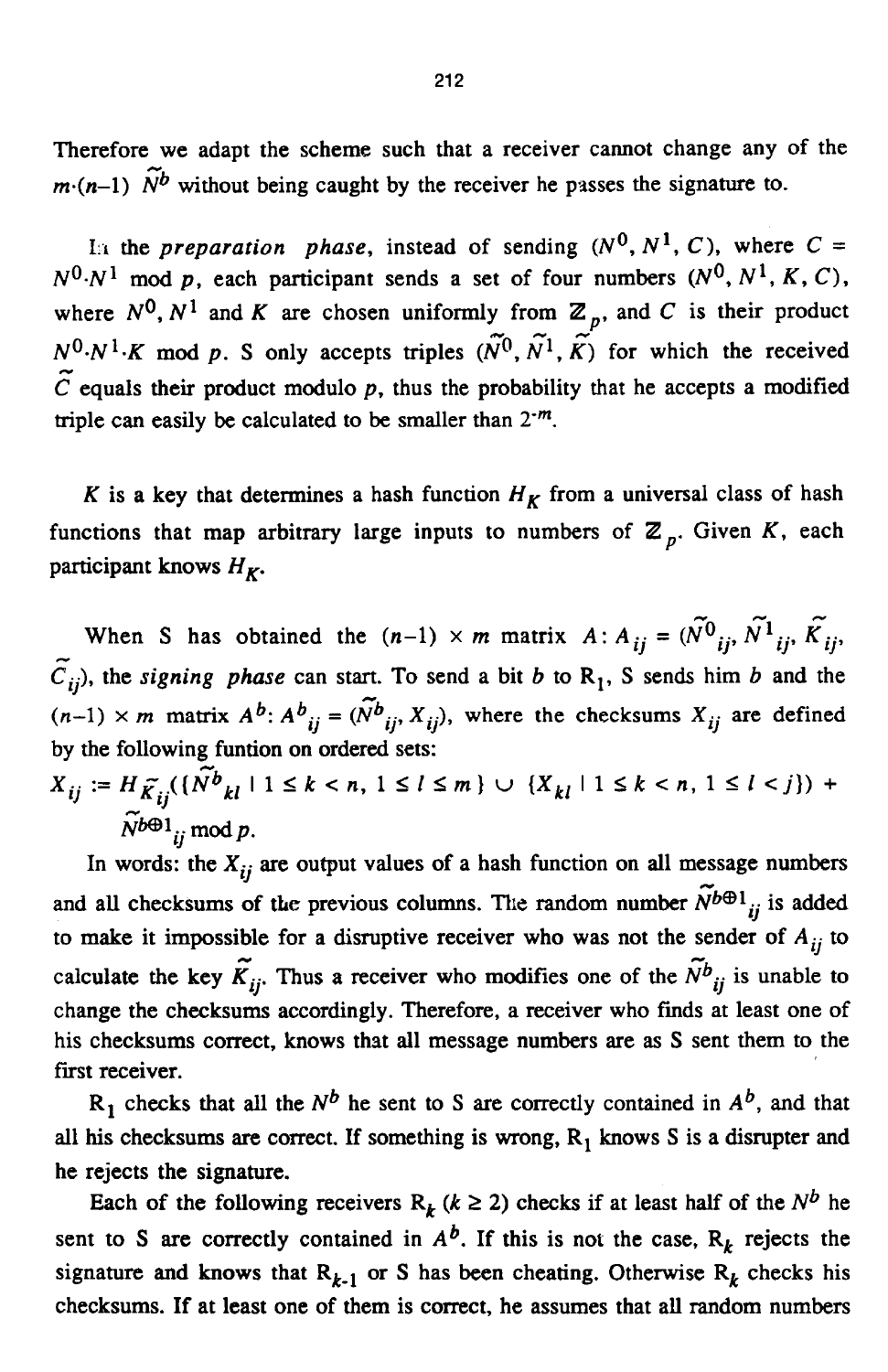are as S gave them to  $R_1$ , as it is very unlikely that a preceding receiver modified them and guessed correctly a corresponding checksum. In this case  $R_k$  strongly *accepts* the signature, which means that he is convinced that receiver  $R_{k+1}$  will accept it from him. On the other hand, if none of  $R_k$ 's checksums is correct,  $R_k$ has no idea of how many of an other participants' message numbers have been changed. Therefore he only weakly *acceprs* the signature: he is convinced that S gave  $b$  to  $R_1$ , but he is not sure that he can convince someone else.

A receiver  $R_k$  can get additional information from the structure of the received matrix. For example, if  $R_k$  does not find all his  $N^b$  correctly in  $A^b$ , but at least one correct checksum on the values in the matrix, he knows that S has been cheating. The same holds if  $R_k$  finds an incorrect checksum that is the input of a correct checksum.

If a receiver would tell the next receiver which prefix of columns he can check that actually originate from S, it is even more often possible to point out a disrupter who is responsible for inconsistencies.

### **6. Summary and Suggestions for Further Research**

We devised a signature scheme that is of polynomial complexity in the number of participants *n* and the security parameter *m,* allowing each of the participants to convince each other participant *of* the validity *of* his signature. **Moreover,** this convinced participant can convince every other participant of the signature's validity, without interaction of the original signer.

An extension of this scheme, that is still of polynomial complexity, allows a participant that receives the signature from any source to check *u* priori if he will be able to convince every other participant of the signature's validity (without interaction with the original signer).

For some applications (e.g. multiparty computations), it would be useful if nonacceptance of a signature from the original signer **S,** would enable the other participants to decide who is disrupting.

It would also be nice if a receiver of the signature, upon noticing inconsistencies, would know who has been cheating.